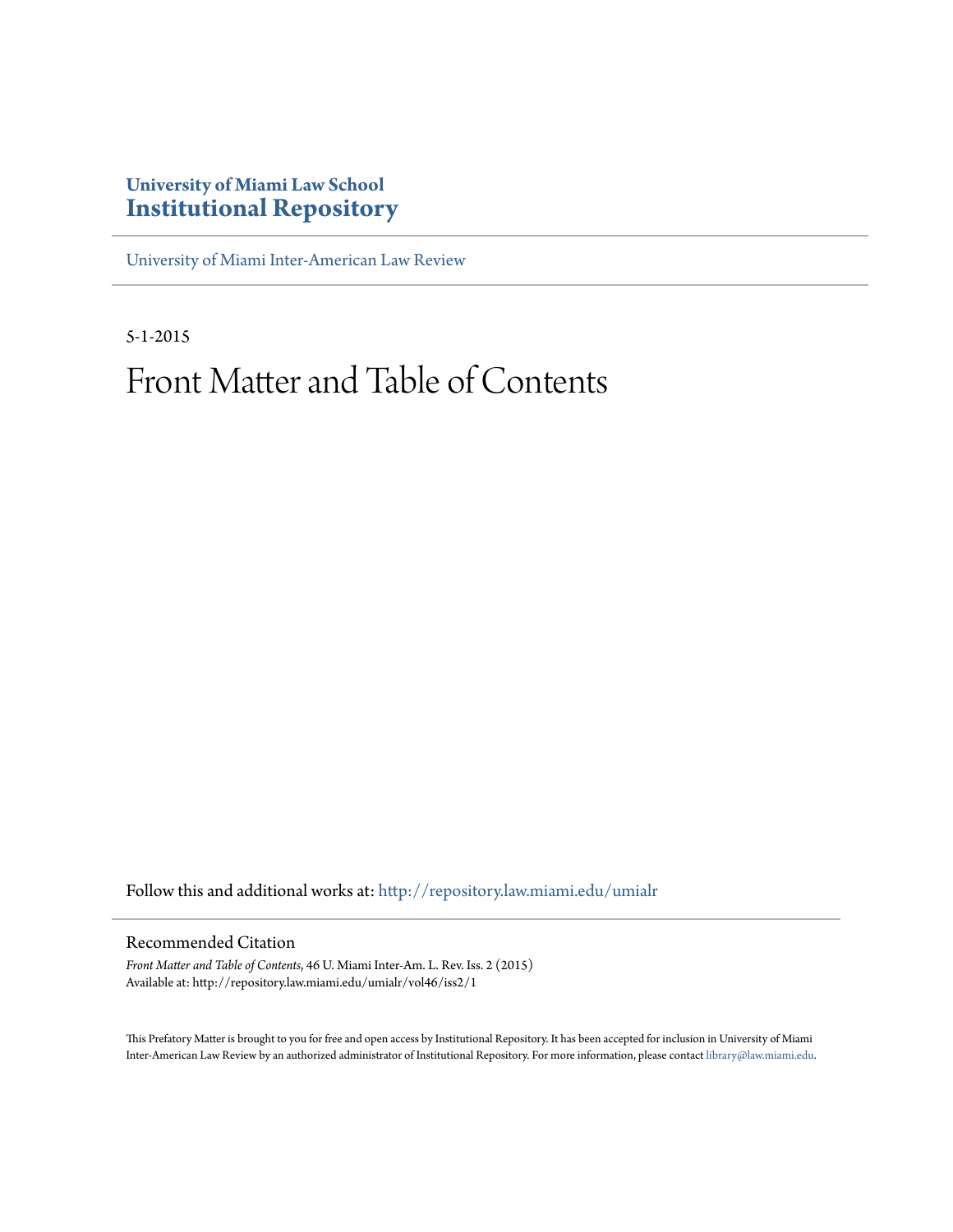# **THE UNIVERSITY OF MIAMI INTER-AMERICAN LAW REVIEW**

# **CONTENTS**

## **ARTICLES**

| Educación Legal en los Estados<br>Unidos II: Educación de<br>Postgrado, Educación<br>Continuada, y Consideraciones María Elena Cobas Cobiella                      | 135 |
|--------------------------------------------------------------------------------------------------------------------------------------------------------------------|-----|
| A Sour Battle in Lago Agrio and<br>Beyond: The Metamorphosis of<br>Transnational Litigation and<br>the Protection of Collective<br>Rights in Ecuador  Manuel Gómez | 153 |

# **STUDENT NOTES/COMMENTS**

| An Analysis of the Argentinian<br>Bond Crisis  Irakli Shalolashvili                                                                  | 179 |
|--------------------------------------------------------------------------------------------------------------------------------------|-----|
| Crossroads: How the Intersection<br>of Technology, Medicine, and<br>the Law, Impact the Adminis-<br>tration of Healthcare in Florida | 209 |
|                                                                                                                                      |     |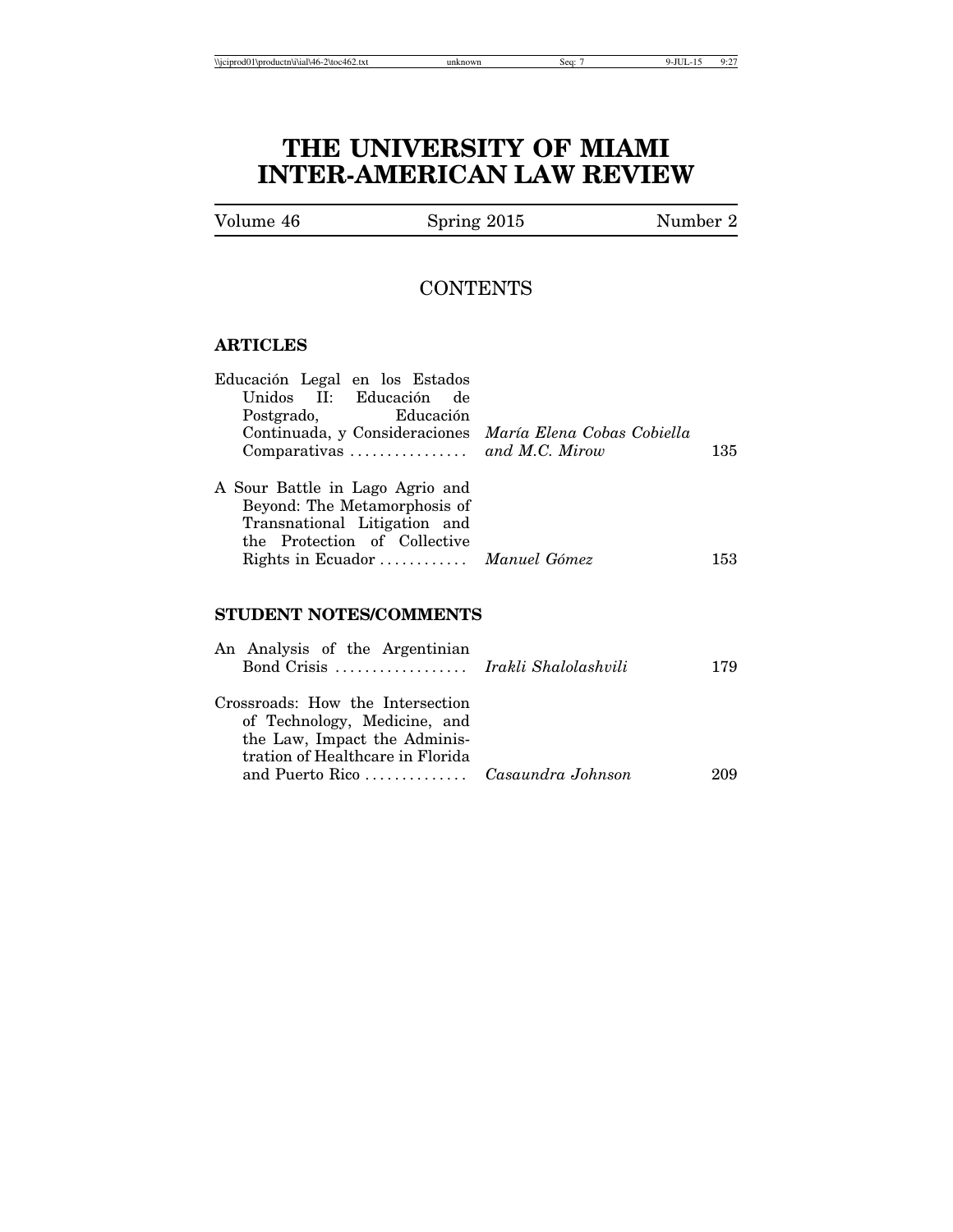#### THE UNIVERSITY OF MIAMI SCHOOL OF LAW

The University of Miami School of Law is approved by the American Bar Association and is a member in good standing of the Association of American Law Schools.

For more information about University of Miami School of Law's unique course offerings and its J.D., dual-degree, and graduate LLM programs, please visit the school's website at:

### http://law.miami.edu/

Information about the University of Miami School of Law's library can be obtained at the following website:

# http://law.miami.edu/library/

Back issues are available through the William S. Hein & Co., Inc., 1285 Main Street, Buffalo, New York 14209. Microform is also available.

ALL ARTICLES REPRESENT THE OPINIONS OF THE NOTED AUTHORS AND DO NOT NECESSARILY REFLECT THE OPINION OF THE EDITORIAL BOARD.

All correspondence with reference to this publication should be directed to *The University of Miami Inter-American Law Review*, School of Law, University of Miami, P.O. Box 248087, Coral Gables, Florida 33124, Telephone No. (305) 284-5562 and Facsimile No. (305) 284-4138.

COPYRIGHT AND PERMISSION: Unless otherwise indicated, each article, essay, comment, or other work published in this journal is copyright © 2015 by its author(s). In addition, unless otherwise indicated, the authors and the *University of Miami Inter-American Law Review* grant permission to reprint, reproduce, and distribute materials published in this journal for nonprofit educational uses, so long as: (1) in the case of copies distributed in class, students are not charged more than the cost of duplication; (2) the copied work is identified in accordance with the rules set forth in THE BLUEBOOK: A UNIFORM SYSTEM OF CITATION; and (3) proper notice of copyright is affixed to each copy. For permission to reproduce and distribute any work published in this journal for any other purpose, please contact the individual author(s).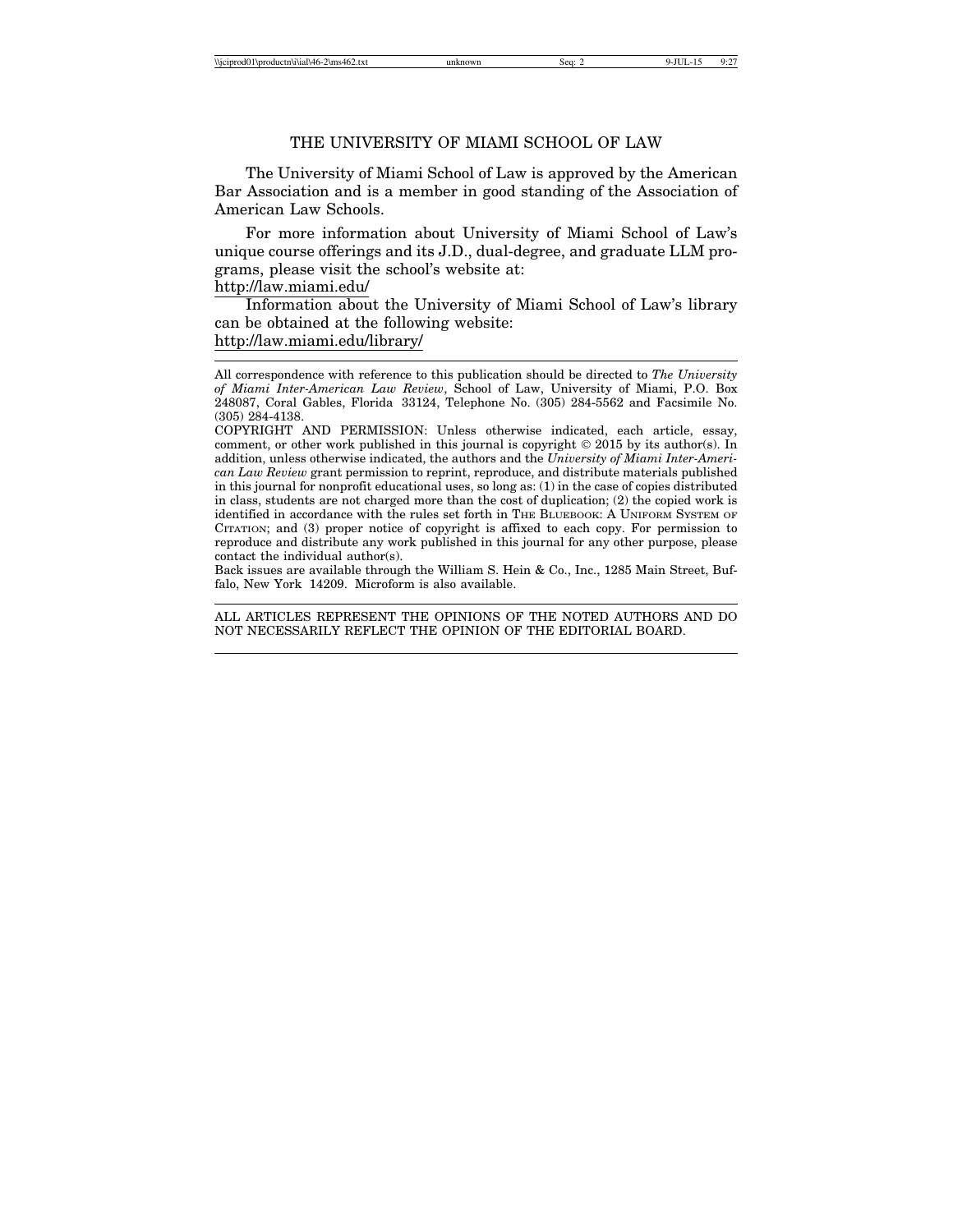# UNIVERSITY OF MIAMI SCHOOL OF LAW

### **ADMINISTRATION**

Donna E. Shalala, B.A., Ph.D., *President of the University*

Thomas J. LeBlanc, B.S., M.S., Ph.D., *Provost & Executive Vice President*

Patricia D. White, B.A., M.A., J.D., *Dean & Professor of Law*

Patrick O. Gudridge, A.B., J.D., *Vice Dean & Professor of Law*

Ileana Porras, B.A., M.Phil., J.D., *Associate Dean of Academic Affairs*

Raquel M. Matas, B.A., J.D., *Associate Dean for Administration and Counsel to the Dean*

Douglas K. Bischoff, A.B., J.D., LL.M., *Associate Dean for the Adjunct Faculty & Director of the Graduate Program in Real Property Development*

Georgina Angones, B.A., *Assistant Dean for Law Development and Alumni Relations*

Marcelyn Cox, B.A., J.D., *Assistant Dean, Career Development Office*

Michael L. Goodnight, B.A., M.S., *Associate Dean of Admissions and Enrollment Management*

Janet E. Stearns, B.A., J.D., *Dean of Students*

Marni B. Lennon, B.A., Ms.Ed., J.D., *Assistant Dean for Public Interest and Pro Bono, Director, HOPE Public Interest Resource Center*

William P. VanderWyden, III, B.A., M.Ed., J.D., *Assistant Dean for Professional Development*

Greg Levy, B.A., J.D., *Assistant Dean of Academic Affairs and Student Services*

Stephanie D. Cox, B.A., *Assistant Dean for External Affairs*

### **FACULTY**

David Abraham, B.A., M.A., Ph.D., J.D., *Professor of Law & University of Miami Law Review Faculty Advisor*

Anthony V. Alfieri, A.B., J.D., *Dean's Distinguished Scholar, Professor of Law & Director of the Center for Ethics & Public Service*

Paula Arias, J.D., *Director of International Moot Court Program & Lecturer in Law*

Jill Barton, B.J., B.A., M.S., J.D., *Professor of Legal Writing & Lecturer in Law*

Ricardo Bascuas, B.A., J.D., *Professor of Law*

Ellen Belfer, B.A., J.D., *Professor of Legal Writing & Lecturer in Law*

Caroline Bettinger-Lopez, B.A., J.D., *Associate Professor of Clinical Legal Education & Director, Human Rights Clinic*

William Blatt, A.B., J.D., *Professor of Law*

Caroline M. Bradley, B.A. (Hons), LL.M., *Professor of Law*

Patricia A. Brown, B.S.F.S., J.D., *Director, Graduate Program in Taxation*

Sergio Campos, A.B., J.D., *Associate Professor of Law*

Donna K. Coker, B.S.W., M.S.W., J.D., *Professor of Law*

Charlton Copeland, B.A., M.A.R., J.D., *Professor of Law*

Caroline Mala Corbin, B.A., J.D., *Professor of Law*

Andrew Dawson, B.A., J.D., *Associate Professor of Law*

Michele DeStefano, B.A., J.D., *Professor of Law*

Stephen M. Diamond, B.A., A.M., Ph.D., J.D., *Professor of Law*

Mary Teresa Doud, B.A., M.A., J.D., *Professor of Legal Writing & Lecturer in Law*

Mary Doyle, B.A., LL.B., *Dean Emerita & Professor of Law*

Alyssa Dragnich, B.A., J.D., *Professor of Legal Writing & Lecturer in Law*

Marc Fajer, A.B., J.D., *Professor of Law*

Zanita E. Fenton, A.B., J.D., *Professor of Law*

Mary Anne Franks, B.A., M.Phil., Ph.D., J.D., *Associate Professor of Law*

Christina M. Frohock, B.A., M.A., J.D, *Professor of Legal Writing & Lecturer in Law*

A. Michael Froomkin, B.A., M.Phil., J.D., *Laurie Silvers and Mitchell Rubenstein Distinguished Professor of Law*

Michael H. Graham, B.S.E., J.D., *Dean's Distinguished Scholar for the Profession, Professor of Law*

Susan Haack, B.A., M.A., B.Phil., Ph.D., *Distinguished Professor in the Humanities, Cooper Senior*

*Scholar in Arts and Sciences, Professor of Philosophy & Professor of Law* Stephen K. Halpert, A.B., J.D., *Professor of Law*

Frances R. Hill, B.A., M.A., Ph.D., J.D., LL.M., *Dean's Distinguished Scholar for the Profession*, *Professor of Law*

Jennifer Hill, B.A., M.A., J.D., *Professor of Legal Writing & Lecturer in Law*

Elizabeth M. Iglesias, B.A., J.D., *Professor of Law*

Jan L. Jacobowitz, B.S., J.D., *Director of the Professional Responsibility and Ethics Program & Lecturer in Law*

Osamudia James, B.A., J.D., LL.M., *Professor of Law*

D. Marvin Jones, B.S., J.D., *Professor of Law*

Stanley I. Langbein, A.B., J.D., *Professor of Law*